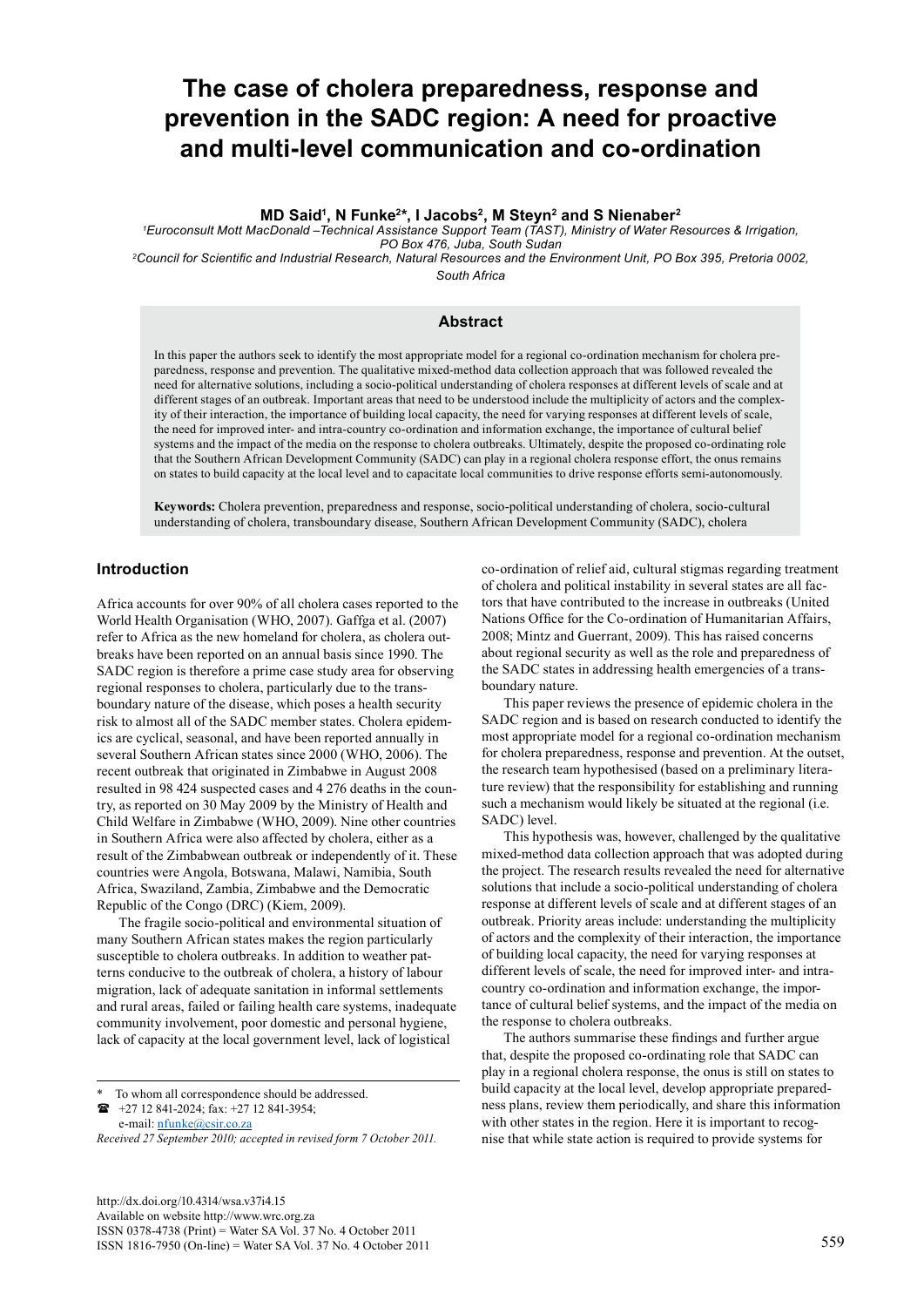inter-state co-ordination, local communities need to be capacitated to drive response efforts semi-autonomously.

# **Methodological framework**

The authors adopted a qualitative, descriptive analysis of regional responses to cholera. This approach was adopted for several reasons. Firstly, the body of literature on cholera in SADC is voluminous; however, it has been conducted from a largely scientific point of view. More specifically, cholera outbreak response research has focused on medical aspects that are important for decreasing mortality (WHO, 2004a). Due to the fact that outbreak response is often led by medical professionals, other aspects, such as environmental and communication issues, have often been neglected (WHO, 2004a). This has largely resulted in the omission of socio-political and socio-cultural perspectives. The lack of publicly-documented and accessible research on multi-actor response and multi-level co-ordination strategies provides critically important gaps in scientific research and policy, and subsequently the need for more integrated analyses. A more comprehensive response is needed to limit the spread of the disease, and a trans-disciplinary descriptive analysis of the nature of the problem is therefore essential to highlight the linkages between scientific, socio-political and socio-cultural dynamics and policy.

Secondly, it is apparent that a vast treasury of experiential knowledge exists in the minds of key individuals working in the field of cholera response strategies in the region. However, this knowledge is seldom captured. Participatory engagement was therefore identified as an appropriate research method to retain the experiential knowledge of these individuals.

The method employed was divided into 2 phases: a literature review and qualitative participatory engagement. The literature review included an analysis of primary and secondary sources including policy documents, popular articles and academic articles. Qualitative participatory engagement comprised of a multi-stakeholder workshop, observation of governmental committee meetings in South Africa, qualitative interviews and several other consultative processes.

The chosen methodological framework brings to the fore the socio-political and socio-cultural issues that are often forgotten, ignored or undermined, but that play a critically important role in determining the success or failure of technical and sciencebased interventions.

# **The context in which cholera occurs**

## **Cholera the disease**

Cholera is an acute dehydrating diarrhoeal disease caused by ingestion and colonisation of the pathogenic strains of the gram-negative bacterium, *Vibrio cholerae*. Although more than 180 serogroups of *V. cholerae* exist, only 2 serovars – O1, and less commonly O139 – have been linked with epidemic disease (Wachsmuth et al., 1994; Lin et al., 1999; Du Preez et al., 2010). A serovar refers to distinct variations within a subspecies of bacteria or viruses. A group of serovars with common antigens is called a serogroup (The American Heritage Medical Dictionary, 2007).

*Vibrio cholerae* non-O1 serogroups were until fairly recently only associated with sporadic diarrhoea cases and not known to cause diarrhoea epidemics. In 1992, however, toxigenic strains of the O139 serovar appeared in India and Bangladesh as the first non-O1 serovar to cause epidemic

cholera (Albert et al., 1993; Ramamurthy et al., 1993; Lin et al., 1999). While the possibility of a Cholera O139 outbreak has not been associated with Africa, the recently-published Du Preez et al. (2010) study found both strains in estuarine waters and sediments of Mozambique, now also linking the O139 strain to African waters and indicating a possible human health risk.

While *V. cholerae* is a natural inhabitant of estuarine environments (Colwell and Huq, 1994), humans are the only known natural host for *V. cholerae*, and the disease is spread mainly by faecal contamination of water and food. Direct person-to-person spread of the disease is uncommon (Hensyl, 2000). The incubation period varies between 6 hours and 5 days. Oral rehydration therapy (ORT) is the treatment of choice as it is effective, economical, easy to administer and capable of reducing the case fatality rate (CFR) to less than 1% (WHO, 1993). However, despite the existence of basic treatment solutions, cholera is still not being prevented or controlled, especially in developing countries.

#### **Cholera and water quality**

Cholera is associated with several socio-economic factors, such as population density and poverty, and is closely linked to poor sanitation and hygiene, and a lack of a safe, clean water supply (WHO, 2010). In addition, basic measures to improve water quality such as boiling, chlorination, and filtration are not economically feasible for many rural or peri-urban communities, and sanitation targets are still lagging behind in sub-Saharan Africa countries (United Nations, 2009). Waterborne transmission has been quoted as being the most important route of transmission in Africa, with several researchers linking cholera to untreated drinking water from contaminated water sources such as lakes, rivers, springs and shallow wells (Bradley et al.*,* 1996; Shapiro et al.*,* 1999). In rural environments, contaminated water sources transmit the disease to the communities through which they flow, while in urban and peri-urban communities, cholera outbreaks are usually caused by breakdowns in water treatment systems and/or contaminated public water supplies.

In addition, the relationship between cholera and poverty is well documented and remains a global threat, especially in the developing world (Borroto and Martines-Piedra, 2000; Soussan, 2003). The most susceptible individuals tend to be those living in poor communities characterised by economic and social hardships. Roughly 70% of people in the SADC region, and 60% of people residing in poor rural communities, are dependent on groundwater for domestic water supply (Banda, 2009). However, only a few SADC countries actively monitor groundwater use effectively and manage it sustainably. In the absence of effective monitoring and surveillance systems and streamlined reporting procedures, little can be done to curb the contamination of groundwater that exposes millions of people living in rural areas to waterborne diseases (Zuckerman et al., 2007; United Nations Office for the Co-ordination of Humanitarian Affairs, 2008; Banda, 2009; Mintz and Guerrant, 2009).

Access to clean water is not only a rural problem, however, and also affects many urban populations across the SADC region as governments fail to replace poor infrastructure (Banda, 2009). On average, the provision of rural water supply has improved considerably in the last decade, with access to improved water sources having increased from 56% in 1990 to 64% in 2006 in Africa (WHO, 2008). However, in some countries, such as Zimbabwe and Zambia, urban water services coverage has in fact decreased (Fig. 1). This is presumably due to urban migration and rapidly increasing urban populations,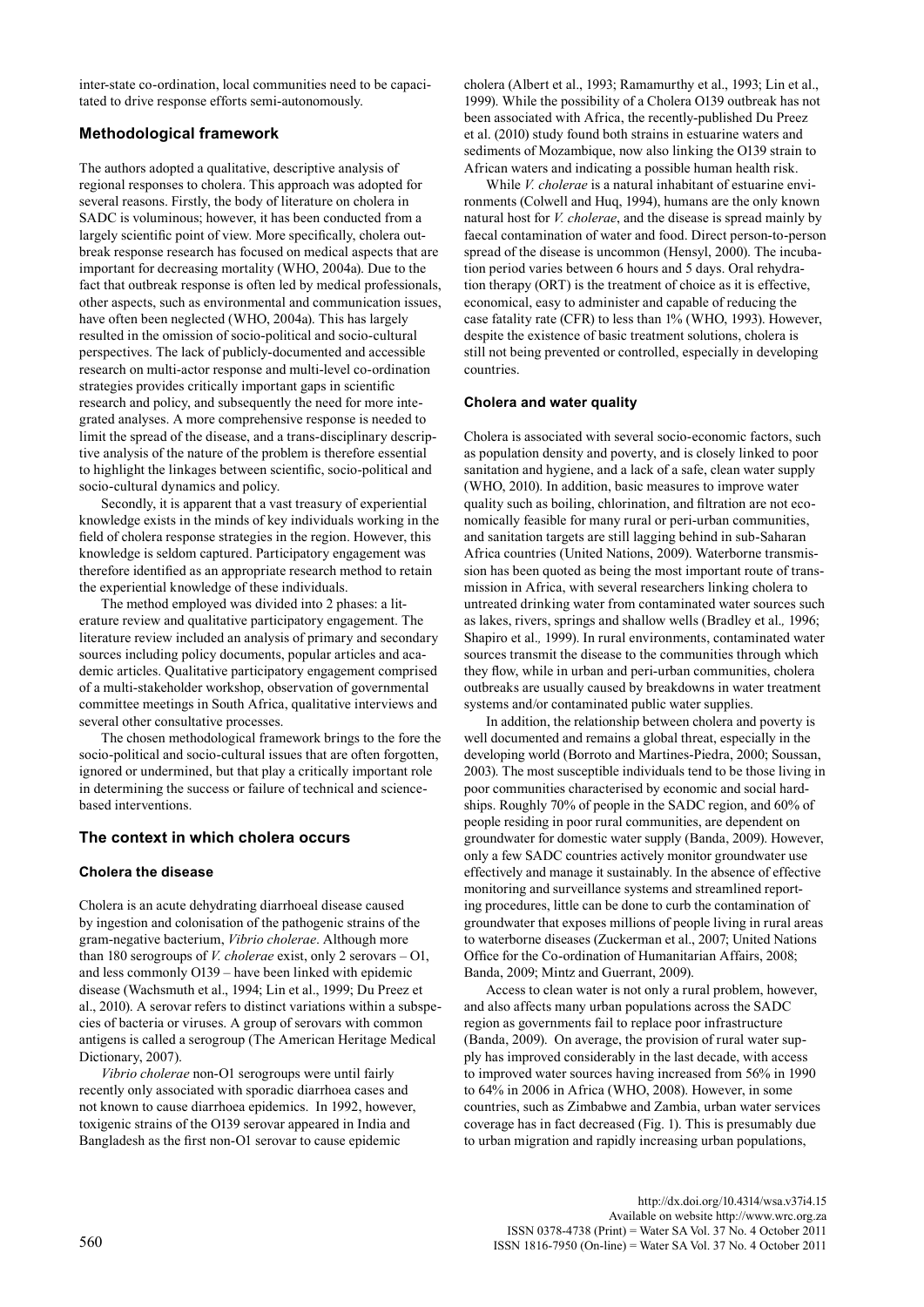

*Reported percentages of populations in SADC countries with access to improved water sources, urban and rural (Source: WHO, 2008)*

as well as the failure to meet the increasing demand for water supply. The deterioration of existing water services due to poor maintenance may also contribute to the problem.

Reported statistics such as those represented in Graph 1 must be examined with a degree of caution in that they prioritise water access above water quality. For example, the graph indicates that a percentage of a population has received access to improved water sources in urban and rural areas. However, this information does not clarify whether the service is still functioning and when last it was monitored, whether the water supplied is of an appropriate quality, and how often quality standards are not met, as well as for how many hours a day the service is rendered. In Zambia, for example, urban water supply ranges between 5 and 20 hours a day in many towns. Bartram and Cairncross (2010) argue that health benefits are closely linked to the level and quality of service and that the Millennium Development Goal (MDG) for water is inadequate as it assumes water quality to be safe when supplied from an improved source. Thus, the figures provided must be read carefully to understand the limitations on the information that they provide, and the possible areas of poor water quality hidden within these figures.

In summary, the link between water quality and prevention of waterborne diseases is well documented, although the priority for many governments in developing countries to achieve broad-based water access has often masked the challenge of providing water of a suitable quality, and of regularly monitoring that quality. Much of the SADC region still struggles to strike a balance between water quantity and quality with the primary focus still being on access to water rather than its quality.

#### **Challenges in the SADC member states**

Despite the fact that cholera is a preventable and treatable illness, the SADC region continues to be plagued with annual outbreaks (United Nations Office for the Co-ordination of Humanitarian Affairs, 2009; Funke et al., 2010). Why does this problem continue to exist?

Firstly, cholera has become an inherent part of the biophysical environment (Funke et al., 2010). This means that the bacterium reoccurs on a regular basis, often appearing to be triggered

<http://dx.doi.org/10.4314/wsa.v37i4.15> Available on website http://www.wrc.org.za ISSN 0378-4738 (Print) = Water SA Vol. 37 No. 4 October 2011  $1$ SSN 1816-7950 (On-line) = Water SA Vol. 37 No. 4 October 2011 561  $\frac{1}{2}$  561

by fluctuating weather patterns involving heavy rain or dry seasons (United Nations Office for the Co-ordination of Humanitarian Affairs, 2008; Mintz and Guerrant, 2009). Secondly, cholera thrives in an environment where there is poor infrastructural development, particularly in terms of running water, sanitation and health services (Funke et al., 2010). This makes SADC particularly vulnerable to cholera. Thirdly, notwithstanding cholera cases in Africa being a manifestation of poor infrastructure, the CFR is also a reflection of the inadequacy and inaccessibility of basic health care (Mintz and Guerrant, 2009). A case in point is Zimbabwe, where the CFR for cholera was reported at 5.4% from 15 August to 18 December 2008. This situation was provoked and accentuated by a lack of safe drinking water and sanitation, as well as inadequate health services (United Nations Office for the Co-ordination of Humanitarian Affairs, 2008; Mintz and Guerrant, 2009). In terms of health care, capacity also varies to a large degree. Lack of resources, internal conflict and limitations of

technical expertise are some of the challenges that affect the functioning of medical services.

Also, as a preventative measure, there has historically not been much support for mass vaccination and chemoprophylaxis, as these have been observed to be ineffective in preventing and controlling cholera in populations with endemic disease. However, more recent findings have revealed a proven efficacy and tolerability in mass vaccination and, indeed, a resurgence of this method's popularity in curbing cholera spread as a result of improved and modified vaccines (Sack et al., 2004; Longini et al., 2007; Sur et al., 2009; Zuckerman et al. 2007). The WHO currently recommends pre-emptive use of cholera vaccination in certain endemic and epidemic situations, although clear guidelines have yet to be developed (WHO, 2004b; Zuckerman et al., 2007).

The logistics of rolling out such campaigns are also challenging, especially in rural areas (WHO, 1993; WHO, 2000). Challenges include the need to: recognise the outbreak; rapidly mobilise resources to the affected area; dispense antibiotics or vaccines to the affected population; and followup with patients to confirm that the intervention has been appropriate and effective. Administering mass vaccinations alone, however, will not prevent and control the spread of cholera. Policy-makers also need to be mindful of how poor infrastructure and health services may impede the efficacy of these vaccinations.

Fourthly, cholera affects the entire SADC region because it has profoundly transboundary dimensions (Funke et al., 2010). Its movement across borders in the region occurs for 2 main reasons. In the first case, the Southern African region has experienced a culture of legal, illegal and refugee migrations for more than 150 years, a pattern which continues to grow despite official attempts to regulate it (Gorbachev, 2002; Crush and Frayne, 2007; Swatuk, 2009). Migrant populations such as farm workers have been among those listed to be at high risk of contracting cholera, especially during harvest periods, as working and living conditions are poor and their only sources of drinking water are contaminated rivers and canals (United Nations Office for the Co-ordination of Humanitarian Affairs, 2009). These workers have also contributed to the spread of the disease to rural villages when they return home on periodic visits to family.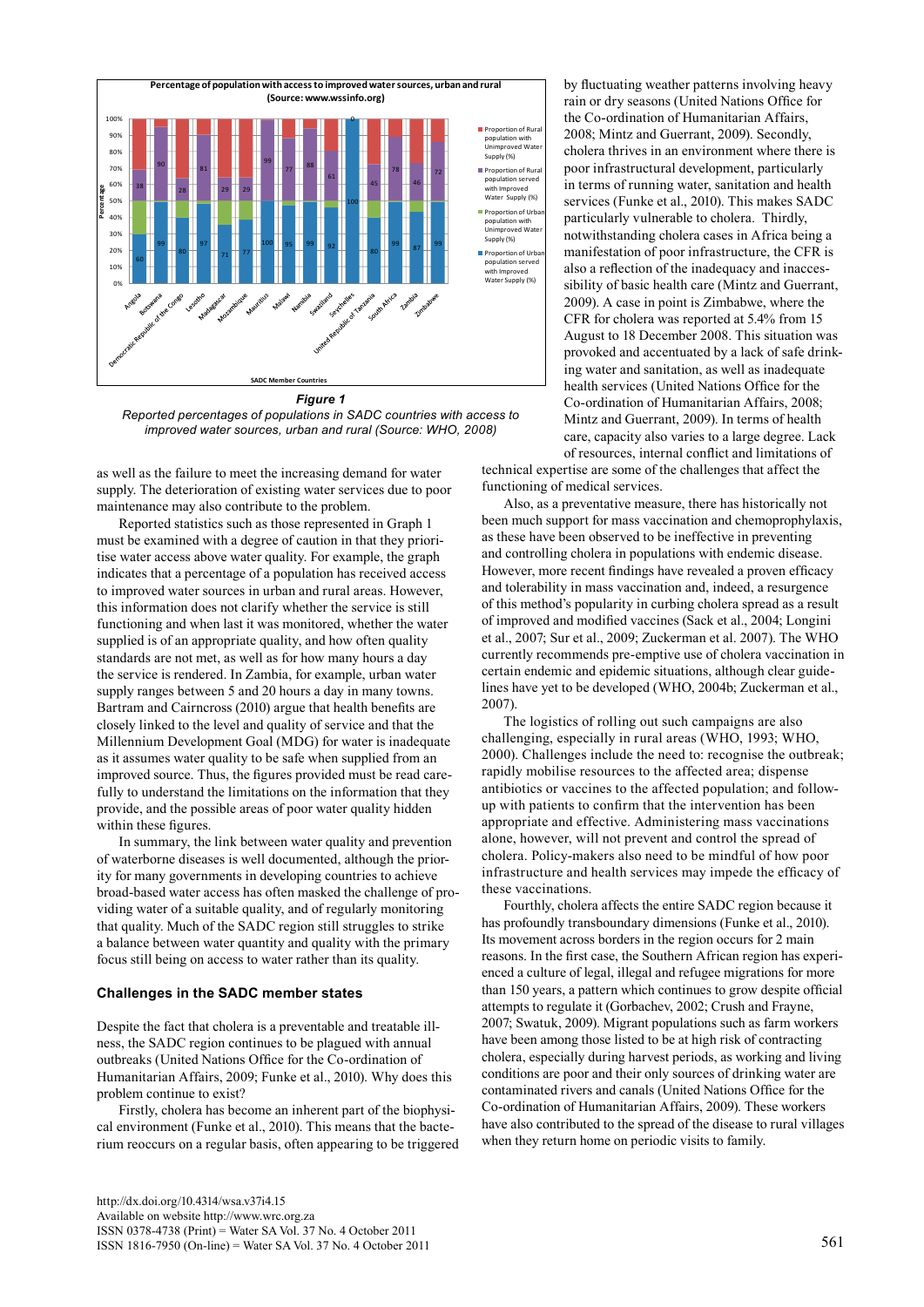

*Figure 2 Reported annual cases of cholera in SADC member states between 1995 and 2005 (Source: WHO, 2006)*

#### **Cholera epidemics in SADC member states**

Since 1970, when the first cholera outbreak of the seventh global pandemic was documented on the African continent, a number of SADC member countries have been affected (Goodgame and Greenough, 1975; WHO, 2001).

In 2000, 27 African countries notified the World Health Organisation (WHO) of cholera outbreaks. According to the WHO Weekly Epidemiological Records' annual cholera case summaries of 1995-2005, all SADC countries, with the exception of Botswana, Lesotho, Mauritius, Namibia and Seychelles, reported cholera (WHO, 2006). Figure 2 shows the magnitude of the cholera epidemics within this period.

The August 2008 outbreak of cholera in Zimbabwe rapidly spread to the neighbouring countries of Mozambique, South Africa and Botswana and later also affected Angola, Malawi, Namibia, Swaziland, Zambia and the DRC. The situation was aggravated by the influx of illegal immigrants into South Africa, coupled with inadequate water and sanitation facilities and poor hygiene at temporary processing centres for asylum seekers (UNICEF, 2009). Equally concerning is that some countries which had previously been free of the disease, such as Botswana and Namibia, have also started reporting cases (see Table 1).

# **Results of qualitative participatory engagement**

Although much is known about the medical and biological dimensions of cholera in the SADC region, the social, political, and cultural dimensions of cholera outbreaks are less well documented. Given this reality, a multi-stakeholder workshop and other methods of participatory engagement were pursued to solicit inputs on these dimensions. A number of key findings emerged from this participatory process.

# **Interrogating who is responsible for cholera preparedness and response**

One of the key areas of consideration was the issue of 'who is responsible for a response to cholera outbreaks?' On the one hand there is the wellestablished view that governments are responsible for dealing with domestic matters that arise within their borders. This view is backed by a powerful set of international norms which respects the sovereign power of states in their own territories and the practice of non-intervention in the domestic affairs of states (Peters, 2009). To the extent that cholera is an illness that affects people within

state boundaries, it can be argued that national governments, and more specifically national health departments and related emergency health response units, are responsible for providing the necessary resources, support and response to deal with this issue. On the other hand, the issue of who is responsible for responding to cholera outbreaks is a 'grey area' in an ever more interconnected and globalised world. A few issues in particular contribute to this complexity.

Firstly, as mentioned earlier, cholera has transboundary dimensions (Funke et al., 2010). The illness therefore does not necessarily remain within the borders of one specific country. When the burden of illness falls on many countries at the same time, critical questions arise about how best to coordinate the distribution of resources, skills and emergency support among different countries.

Secondly, what should happen when governments do not or cannot respond to health crises and fail to deliver on their responsibility to protect and provide for the needs of their citizens? Governments face many challenges when responding to health crises, including budget constraints, lack of healthcare materials, poor maintenance and operation of water infrastructure and weak early warning systems in many countries in the SADC region (Funke et al., 2010). A specific example is the case of the 2008 Zimbabwean cholera outbreak, where one of the aggravating factors was that the health care system had almost completely collapsed as a result of the complex political and economic issues in the country at the time (Balakrishnan 2008; Funke et al., 2010). Therefore hospitals and clinics were

| Table 1<br>Cholera cases reported in SADC member states, 2008-2009<br>(Source: United Nations Office for the Co-ordination of Humanitarian Affairs, 2009) |                       |                        |                |                                 |
|-----------------------------------------------------------------------------------------------------------------------------------------------------------|-----------------------|------------------------|----------------|---------------------------------|
| Country                                                                                                                                                   | <b>Reported Cases</b> | <b>Reported Deaths</b> | <b>CFR (%)</b> | <b>Time Period</b>              |
| Angola                                                                                                                                                    | 5478                  | 60                     | 1.2            | 01 Jan. $2008 - 05$ Apr. 2009   |
| <b>Botswana</b>                                                                                                                                           | 15                    |                        | 13.3           | 01 Nov. $2008 - 17$ Apr. 2009   |
| Malawi                                                                                                                                                    | 5 1 7 0               | 113                    | 2.2            | 15 Nov. 2008 - 17 Apr. 2009     |
| Mozambique                                                                                                                                                | 15 649                | 133                    | 0.8            | 01 Jan. $2009 - 11$ Apr. $2009$ |
| Namibia (Inc. AWD)                                                                                                                                        | 203                   | 9                      | 4.4            | 22 Oct. 2008 - 14 Apr. 2009     |
| South Africa                                                                                                                                              | 12 765                | 64                     | 0.5            | 15 Nov. $2008 - 10$ Apr. 2009   |
| Swaziland (only AWD)                                                                                                                                      | 13 278                | $\Omega$               | $\Omega$       | 22 Dec. $2008 - 28$ Mar. $2009$ |
| Zambia                                                                                                                                                    | 7412                  | 151                    | 2.0            | 10 Sep. $2008 - 09$ Apr. 2009   |
| Zimbabwe                                                                                                                                                  | 95 738                | 4154                   | 4.3            | 15 Aug. $2008 - 10$ Apr. 2009   |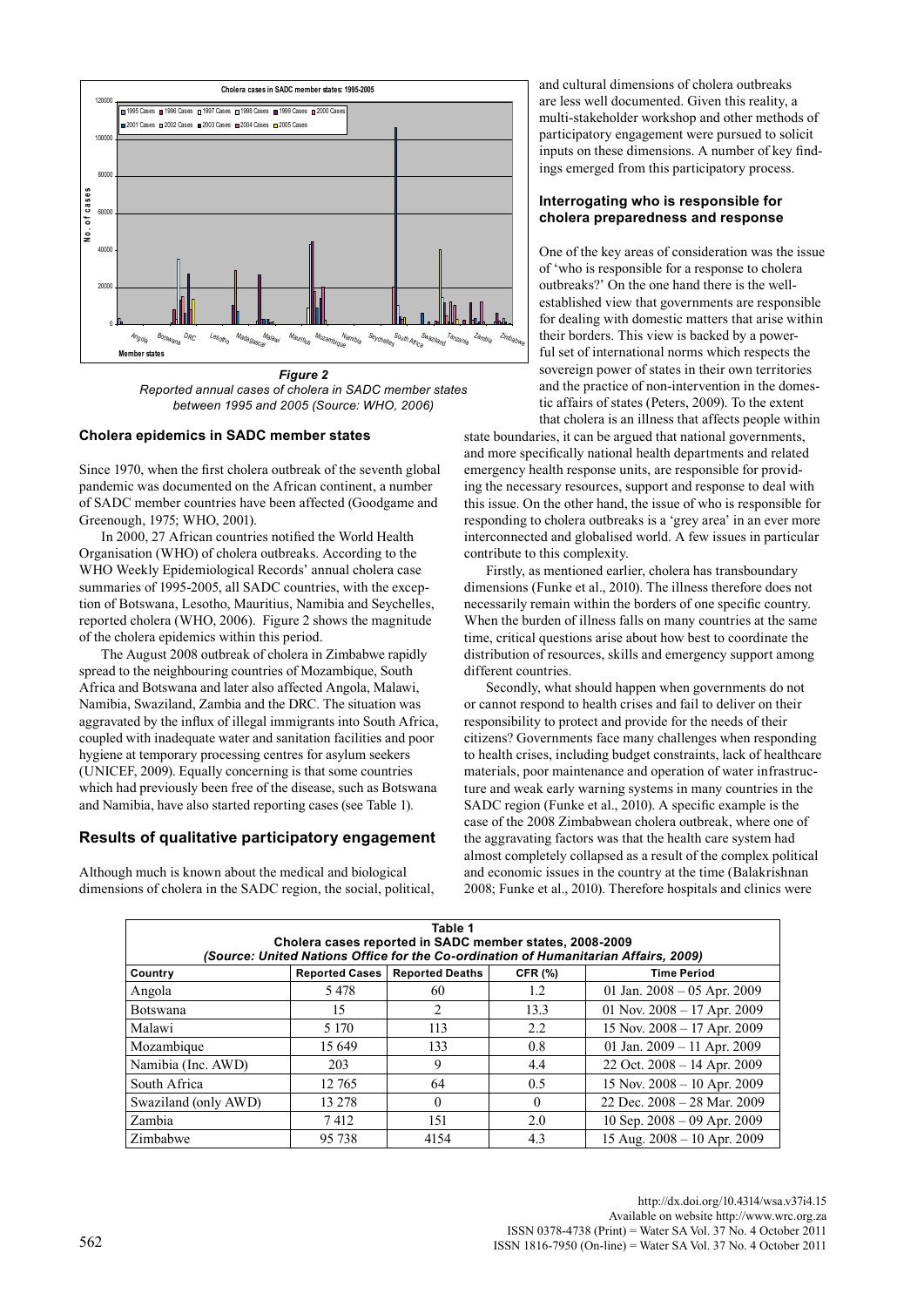understaffed, under-resourced and unable to respond to the magnitude of the cholera outbreak.

In some cases governments refuse to acknowledge that they have a cholera outbreak as they fear that such an admission will result in negative repercussions such as reduced trade and investment in the country (Funke et al., 2010). To try to avoid specifically talking about cholera, many governments refer to the problem as acute watery diarrhoea (AWD), which requires a different treatment to cholera and makes the problem seem less urgent (Cumberland, 2009). Lack of political will to take ownership of cholera outbreaks generally leads to time wasted and lives lost. Often when governments are unable or unwilling to respond to cholera outbreaks the onus falls on neighbouring governments and transnational and local non-governmental organisations (NGOs) to step in and handle the crisis.

Thirdly, there is a growing network of transnational and local organisations (WHO, Red Cross, *Médecins sans Frontières*  (MSF), etc.) that have enormous expertise, experience, knowledge and resources when it comes to dealing with cholera outbreaks (Funke et al., 2010). These actors can often provide support that governments themselves are not able to garner in times of cholera crisis. The presence of these transnational actors, however, raises difficult questions. Do these organisations need a government's permission to become involved? What if governments are inadequately responding to cholera outbreaks but do not want the involvement of non-government actors?

Given these complex factors, it is clear that the issue of cholera preparedness and response is nested within a multi-actor, multi-level agency context.

#### **The problem of a reactive response to cholera**

In many developing countries, the approach to cholera outbreaks is a reactive 'emergency response' and directed at controlling the outbreak and minimising mortality. In the event of a cholera outbreak, it is assumed that the health sector in the affected country will take the lead in notifying the relevant national institutions as well as the resident WHO office. The national health sector can officially ask the relevant ministries or departments, other UN affiliates, international non-governmental organisations (INGOs) and non-governmental organisations (NGOs) for financial assistance and/or technical expertise to contain the outbreak. Otherwise, the onus will revert to the WHO to initiate dialogue with the national government in a combined effort to contain the outbreak.

The WHO is the UN affiliate that is responsible for global health issues. WHO operations in UN member states address the health needs of resident populations through collaborations with several partners. These include other UN agencies, donors, international and local NGOs, WHO collaborating centres, the private sector and civil society. The WHO, therefore, takes the lead in assisting member states to prepare and respond to cholera emergencies (World Health Organisation, 2007).

Some countries or regions are completely unprepared when a cholera outbreak occurs. Inconsistency in the development of appropriate policies and their implementation has also been noted (WHO, 2007; 2009). Also, the burden of responding to cholera often lies with the health emergency units in national health departments rather than in an institutionalised section of the department dedicated to a response to cholera in particular. Often emergency health units have to deal with multiple health crises at once (e.g. swine flu and measles), resulting in the units' capacity being stretched too thin to adequately deal with any one crisis in detail (Funke et al., 2010).

## **Socio-political dimensions of the cholera issue in the SADC region**

What is evident in literature (Cumberland 2009; Schaetti et al., 2009), and has been confirmed in this study's empirical findings, is the widespread awareness that cholera preparedness, response and prevention is a highly politicised issue in many countries.

The International Health Regulations (IHR) provide an indication of high level political involvement in, and recognition of, the issue of communicable diseases. Since 1969, the IHRs have undergone many revisions to the point of their adoption into international law in 2007. The IHRs provide the legal framework for international co-operation for the control of infectious diseases such as cholera (WHO, 2007). Amongst other things, these standards oblige WHO member states to notify WHO of any outbreaks of diseases in their countries that have the potential to cross borders and threaten public health worldwide (Funke et al., 2010). The fact that it has taken so long to award international legal status to these regulations indicates that it is a highly sensitive and political matter to try to convince governments to take ownership of the management of health issues within their sovereign territories. It is an ongoing challenge to implement the IHRs, due to weak political will to do so (Funke et al., 2010).

# **Socio-cultural dimensions of cholera**

Another issue that has clearly emerged from the literature review and participatory process is the reality that there is a powerful socio-cultural discourse that exists in relation to cholera. This means that it is critical to consider 'community-held ideas, fears and individual help-seeking behaviour regarding the infectious disease' in order to come up with solutions and responses that are relevant and appropriate to specific groups of people (Schaetti et al., 2009). In addition, it is also vital to recognise that cultural beliefs and practice are not homogenous, but differ across time, place and population. Such observations stress the importance of including site-specific analyses when doing research on the acceptance of interventions in response to cholera (Schaetti et al., 2009).

Socio-cultural responses to illness manifest in many different ways. Some communities, for example, see diarrhoea as a normal part of life (Cumberland, 2009). This perception places people at risk as they do not react quickly to the symptoms of cholera. Others see cholera as a disease that is associated with poverty and lack of hygiene (Cumberland, 2009). This 'embarrassing' stigma has been known to cause people to stop talking about the illness and to resist treatment to avoid being exposed to the community's judgement of people who have cholera. This behaviour is problematic because talking about the problem is an important way of addressing it.

Another issue relates to perceptions of trust. Will a specific community primarily turn to western medicine or traditional healers with their health problems? Will a specific person turn to a known community healer or an *ad hoc* (often foreign-run) cholera relief camp to treat their illness? For example, studies in relation to the viability of a cholera vaccination in Tanzania revealed that there was a perception in some Tanzanian communities that this vaccination would result in infertility (Schaetti et al., 2009).

Also, certain culture-specific behaviour may increase communities' vulnerability to cholera. In terms of religious beliefs, Jehovah's Witness followers, for example, are likely to resist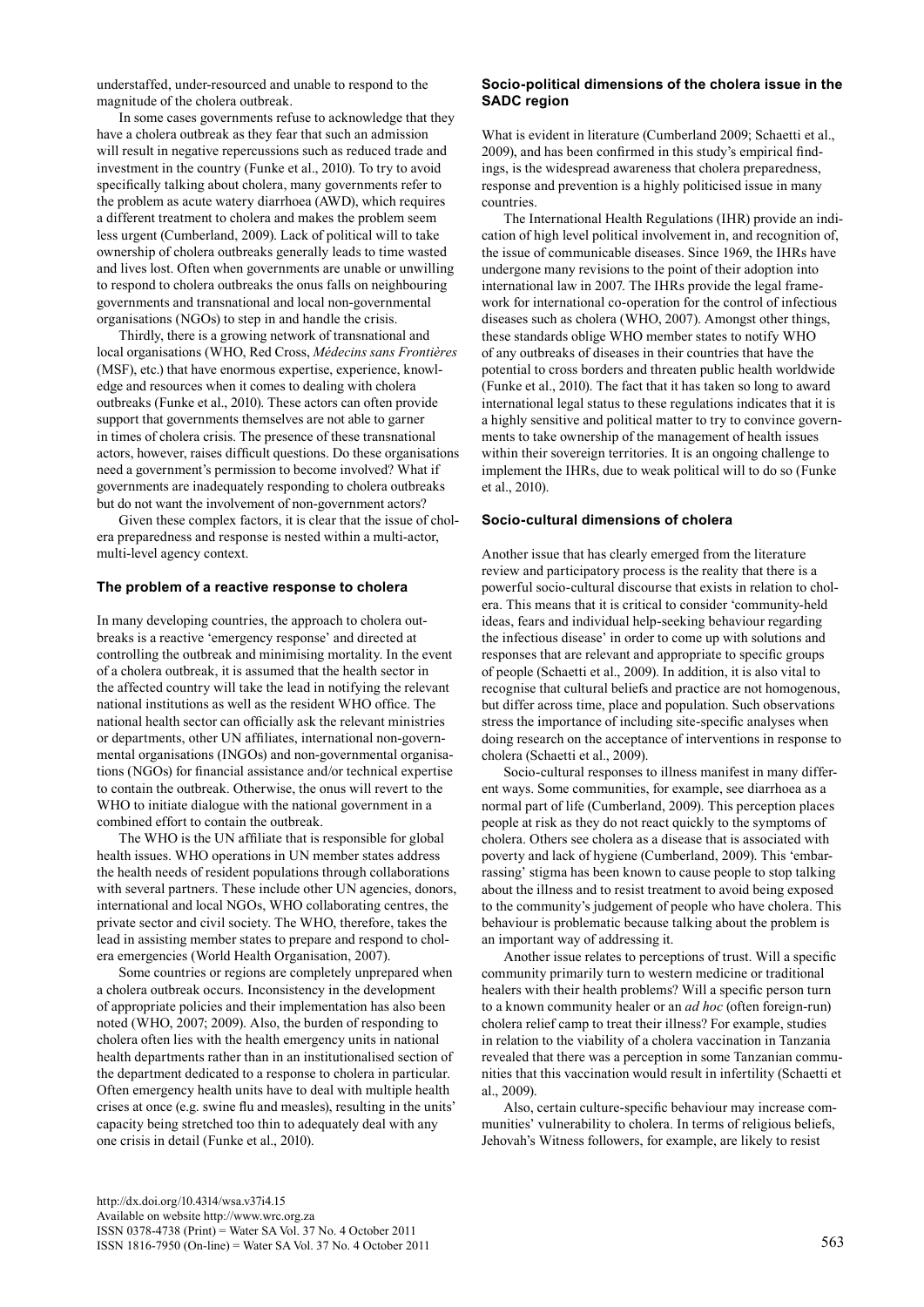treatment via intravenous drip, which is the standard treatment for cholera. In households where polygamy is practiced there is a bigger risk of cholera spreading due to multiple households being linked to each other, either because the women and children live together or because the men move regularly between multiple households. The way that food is consumed and shared is another point for consideration. Are bowls shared or separate? Is food communally prepared by women in a community or do families prepare food separately? It has been found, for example, that high risk points for cholera transmission are large gatherings, such as funerals, where food, drink and space are shared by a crowd of people (United Nations Office for the Co-ordination of Humanitarian Affairs, 2009).

# **Role of the media in raising the political profile of disasters and thereby attracting funding: the CNN effect**

In recent years, observers of international affairs have raised the concern that the media have increased their ability to affect the conduct of, particularly, United States (US) diplomacy and foreign policy. Dubbed the 'CNN effect', the impact of new global, real-time media is typically regarded as substantial. As part of the CNN effect, the media may function alternately or simultaneously as: a policy agenda-setting agent; an impediment to the achievement of desired policy goals; and an accelerant to policy decision-making by shortening decision-making response time (Livingston, 1997). While the 'CNN effect' most commonly refers to the effect that news media have on politics and government during political conflict, the media also have a noteworthy effect on decisions made during natural disasters. As videos and images are broadcast worldwide immediately after or even during natural disasters, these images may convince the public to donate money or pressure governments for immediate action. However, sensationalising cholera outbreaks in Africa provides controversial stories for international audiences, and supports the image of Africa as a poverty-stricken, malfunctioning and diseased continent (WHO, 2004a). In addition, selective media coverage means that some cholera outbreaks will attract international attention, commitment to help and resources at the expense of others (Funke et al*.*, 2010).

The media's role is not only negative and can also be useful in terms of performing an educational and knowledge-disseminating function. Public health authorities are generally interested in using the media to provide information on preventative and control measures, i.e. public service announcements. At the same time, however, journalists will often want to focus on spreading or even sensationalising a story. It is therefore important to establish a balance between these 2 interests (WHO, 2004a).

# **Conclusion**

As is evident from the discussion above, cholera epidemics have been on the increase in Africa, and are not only a health problem but should also be understood and addressed from a social, cultural and political point of view. Concerted efforts are therefore required to establish a proactive long-term strategy consisting of national multi-sectoral and multi-level plans to deal with this issue in a co-ordinated way. Supply of safe water, adequate sanitation, and basic domestic and personal hygiene are critical measures for the prevention and control of cholera and other waterborne and food-borne diseases. Furthermore, governments should prioritise the known high risk areas, as cholera generally

affects urban and peri-urban high-density areas more than rural low-density areas. Health education is also key, and messages regarding safe water use and storage, hand washing, safe food handling and disposal of human excreta are important and can be communicated through radio, television, community leaders, schools and public loud speakers.

For these initiatives to succeed, ownership should lie with the national governments of the individual SADC member states. SADC (through, for example its health desk) and the African Union (AU), as well as other governing bodies on the continent, have an important role to play in encouraging national member states to admit to having a problem. This could be done by forming a regional cholera response team and circulating a regional case definition of cholera that should be adhered to by all SADC member states. There is also a need for improved inter- and intra-country co-ordination and information exchange (Funke et al., 2010).

National governments (and specifically their health ministries or departments) need a national response plan whereby they commit individually, with the support of supra-national entities, to addressing cholera outbreak situations. At the same time they also need to communicate with each other during such a situation. However, it is also necessary that public health care entities at the provincial and local level are sufficiently equipped by the national government to deal with cholera outbreaks, as it is at these levels that much of the 'on the ground' response action to cholera takes place. Cholera outbreak management should therefore be co-ordinated at the national level, but clear directions should be given to actors at the sub-national level on how to respond to the outbreak with some level of autonomy and authority (Funke et al., 2010). To this end, mechanisms must be established for ensuring good collaboration between volunteers from NGOs and national health care workers in the field. Developing or maintaining good relationships between key actors may be facilitated by recording details of responsibilities in embassies of United Nations (UN) representations, organising regular briefings and providing regular information on the epidemiological situation and on the effectiveness of outbreak responses (WHO, 2004a).

Instead of constantly reacting to cholera outbreaks, it is suggested that proactive steps be taken to prevent future outbreaks (WHO, 2009; Funke et al*.*, 2010). The need for a proactive rather than a reactive process would allow countries or regions to prevent future outbreaks and pre-plan or respond rapidly during outbreaks. This would be the best way to reduce the risk of community-wide spread of the disease (National Department of Health, 2006). A proactive approach saves valuable time as it replaces the need to first complete an outbreak investigation. In addition, such an approach allows for more rapid implementation of control measures and therefore could save many lives (National Department of Health, 2006).

In order to successfully implement effective cholera prevention and a proactive response plan, short-, medium- and longterm objectives have to be in place to address existing gaps. Also, a proactive response plan needs to make provision for preparedness at local, national, regional and international scale and should be reviewed periodically (Funke et al*.,* 2010).

#### **Recommendations**

As alluded to above, a proactive plan needs to have short-, medium- and long-term objectives, which should include the following: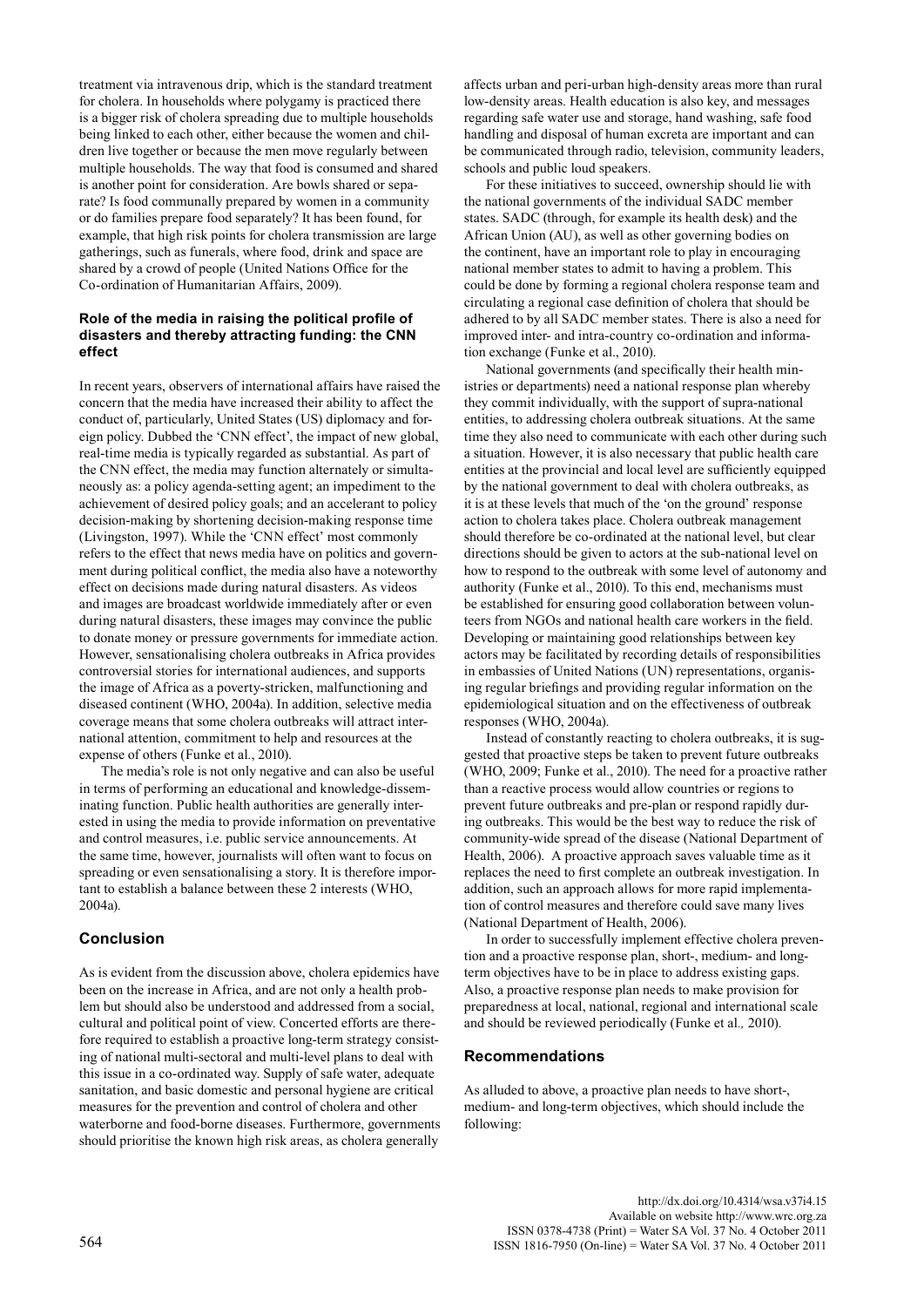# *Short term:*

- Moving cholera out of the health crisis units of national health departments. A space needs to be institutionalised in national health departments for dealing with, talking about and responding to annual cholera outbreaks. Too often cholera is overshadowed by other, more immediate health crises, such as the recent (2009/10) outbreak of swine flu in the SADC region. In addition, financial resources need to be provided for surveillance, education and additional medical supplies.
- Doing vulnerability mapping of areas that are prone to cholera, due to environmental or infrastructure reasons or other unforeseen reasons (e.g., disasters such as flooding, vulnerability of bordering countries prone to cholera outbreaks and conditions of disaster, political unrest and health system break-down) (Funke et al., 2010).
- Developing an early warning system for prediction of cholera outbreaks due to environmental change (Ford et al., 2009) and compiling a cholera outbreak prevention and response plan. Such a plan describes the step-by-step process of an outbreak response, the logistical arrangements, the need for and quantities of supplies and the list of people serving on the outbreak response team (National Department of Health, 2006).
- Appointing an outbreak response team. This team should consist of a multi-disciplinary and multi-sectoral team contracted to assist with preventing, detecting and containing the outbreak (National Department of Health, 2006).
- Writing a communication plan. This plan should not only structure the communication during the outbreak response but should make provision for structured networks and forums to discuss interim goals and objectives, as well as provide a platform to share and develop the outbreak prevention and response plan within and between different sectors and at different scales (Funke et al., 2010).
- Continuing the implementation of the IHRs. It is important that states are held accountable for keeping to the commitments made by signing these regulations.
- Understanding community specific perceptions and behaviour in those communities that are vulnerable to cholera outbreaks. Such understanding is critical to supporting the process of determining what the most effective and appropriate interventions are for approaching the cholera challenge in the short-, medium- and long-term.
- Recognising that, even where an effort has been made to understand the culture-specific perceptions and behaviour of a community, any solutions or responses to a cholera outbreak need to be locally accepted (rather than imposed in a top-down manner). This entails engaging in the longterm project of education and awareness creation in order to prepare communities for what to expect and do, particularly in high-risk cholera times (such as the rainy season).

## *Medium term:*

- Tracking incidence and reporting trends for cholera over the last decade.
- Planning for increased timelines of reporting cholera during peak transmission season or at known vulnerable areas, including being on high alert in border areas (National Department of Health, 2006).
- Educating health-care providers and community partners (food and water operators), as well as the general public, regarding the prevention, symptoms, treatment and control of cholera. In addition, general health and hygiene awareness training should be given to vulnerable communities on

an ongoing basis. In addition, instructions on the emergency treatment of water and how to mix oral rehydration solutions (ORS) should be given. Education materials should also be prepared for emergency situations (National Department of Health, 2006).

# *Long term:*

- Ensuring that all people in the country have provision for safe water, sanitation, hygiene and health services. Areas that are known to be prone to cholera outbreaks should be given priority.
- Ongoing education of health workers as well as communities to help with the prevention and management of future outbreaks.
- Strengthened monitoring and surveillance of environmental data as well as disease data to help with early detection and control of cholera outbreaks.

As is evident from the above, responding to cholera in the SADC region is a difficult task. Extensive knowledge and understanding of the unique social, economic and political contexts in SADC states needs to be developed. In addition, adequate sharing and exchange of information are needed to address the challenges that face the successful design and implementation of proactive cholera prevention, preparedness and response strategies. Such strategies should capacitate all actors at different scales and divide responsibilities amongst them, thereby enabling them to make a combined effort to better manage this recurring and debilitating health disaster.

# **References**

- ALBERT MJ, SIDDIQUE AK, ISLAM MS, FARUQUE ASG, ANWARUZZAMAN M, FARUQUE SM and SACK RB (1993) Large outbreak of clinical cholera due to *Vibrio cholerae* non-O1 in Bangladesh. *Lancet* **341** 1346-1347.
- BALAKRISHNAN A (2008) Zimbabwe: from political crisis to cholera epidemic. Guardian News and Media Limited. URL: [http://](http://www.guardian.co.uk/world/2008/dec/04/cholera-zimbabwe-outbreak/print%20(Accessed:%201%20August%202011) [www.guardian.co.uk/world/2008/dec/04/cholera-zimbabwe-out](http://www.guardian.co.uk/world/2008/dec/04/cholera-zimbabwe-outbreak/print%20(Accessed:%201%20August%202011)[break/print \(Accessed: 1 August 2011\)](http://www.guardian.co.uk/world/2008/dec/04/cholera-zimbabwe-outbreak/print%20(Accessed:%201%20August%202011).

BANDA I (2009) Lack of clean groundwater a health threat. Inter Press Service News Agency (IPS). 9 October 2009. URL: http:// ipsnews.net/africa/nota.asp?idnews=48788 (Accessed 31 July 2011).

- BARTRAM J and CAIRNCROSS S (2010) Hygiene, sanitation, and water: forgotten foundations of health. *PLoS Med.* **7** (11) 1-9.
- BORROTO RJ and MARTINES-PIEDRA R (2000) Geographical patterns of cholera in Mexico, 1991-1996. *Int. J. Epidemiol.* **29** (40) 764-772.
- BRADLEY M, SHAKESPEARE R, RUWENDE A, WOODHOUSE MEJ, MASON E and MUNATSI A (1996) Epidemiological features of epidemic cholera (El Tor) in Zimbabwe. *Trans. R. Soc. Trop. Med. Hyg.* **90** 378-382.
- CRUSH J and FRAYNE B (2007) The migration and development nexus in Southern Africa. *Dev. S. Afr.* **24** (1) 1-23.
- CUMBERLAND S (2009) An old enemy returns: the recent cholera outbreak in Zimbabwe highlights failures in the global fight against an old enemy. *Bull. World Health Org.* **87** 85-86.
- DU PREEZ M, VAN DER MERWE MR, CUMBANA A and LE ROUX W (2010) A survey of *Vibrio Cholerae* O1 and O139 in estuarine waters and sediments of Beira, Mozambique. *Water SA* **36** 615-620.
- FUNKE N, JACOBS I, SAID M, NIENABER S and STEYN M (2010) Proceedings, Regional Cholera Response Discussion, hosted by Council for Scientific and Industrial Research, 30 September 2009. CSIR Report No: CSIR/NRE/WR/EXP/2009/0220/A. CSIR, Pretoria.
- FORD TE, COLWELL RR, ROSE JB, MORSE SS, ROGERS DJ and YATES TL (2009) Using satellite images of environmental changes

<http://dx.doi.org/10.4314/wsa.v37i4.15> Available on website http://www.wrc.org.za ISSN 0378-4738 (Print) = Water SA Vol. 37 No. 4 October 2011 ISSN 1816-7950 (On-line) = Water SA Vol. 37 No. 4 October 2011 565